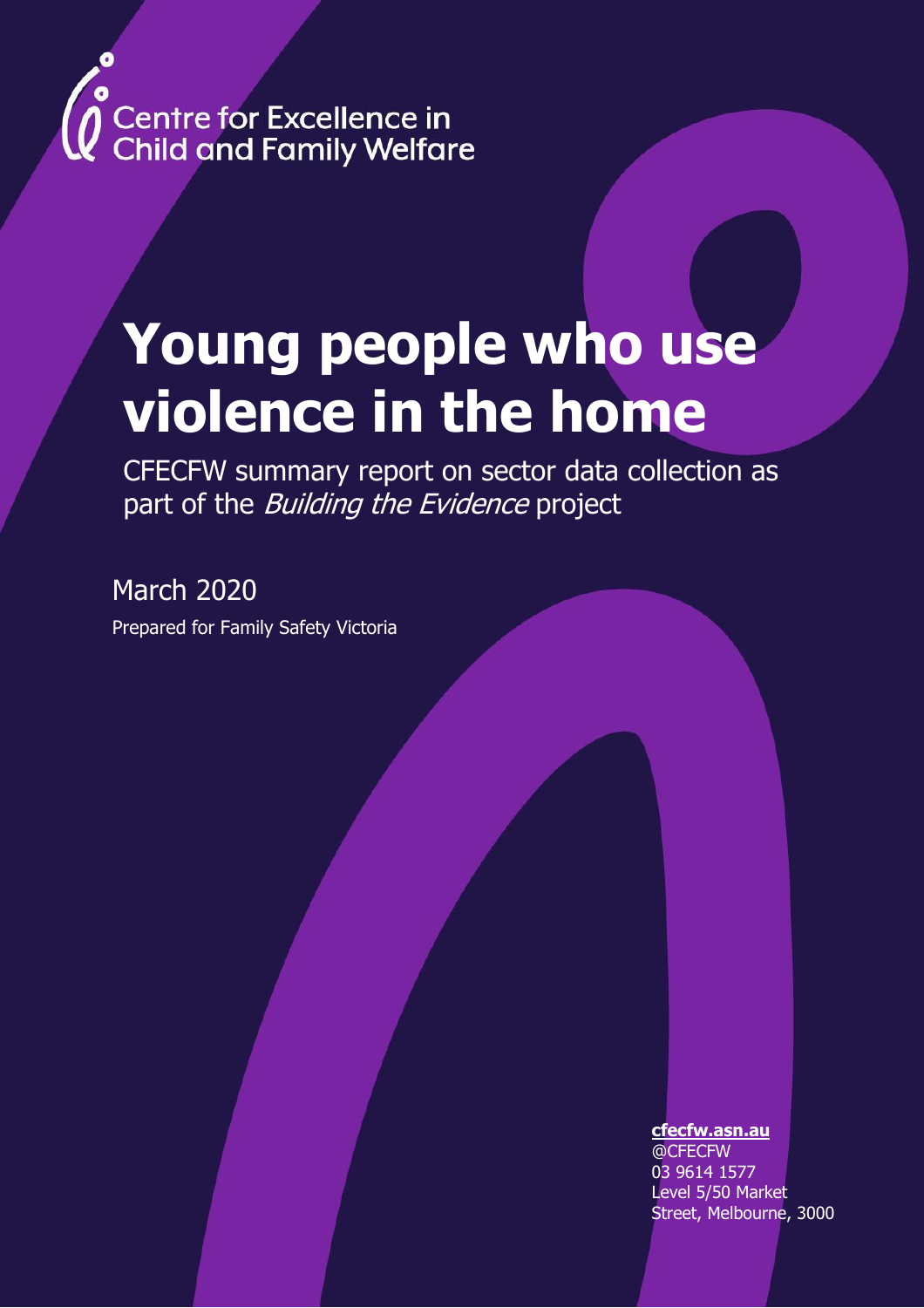The Centre respectfully acknowledges that we work on the traditional land of the Kulin Nation, and we acknowledge the Wurundjeri people who are the traditional custodians of this land. We pay respect to Elders past, present and those of the future. We acknowledge that we work on stolen land that was never ceded.

We appreciate and celebrate diversity in all its forms. We believe diversity of all kinds makes our teams, services and organisation stronger and more effective.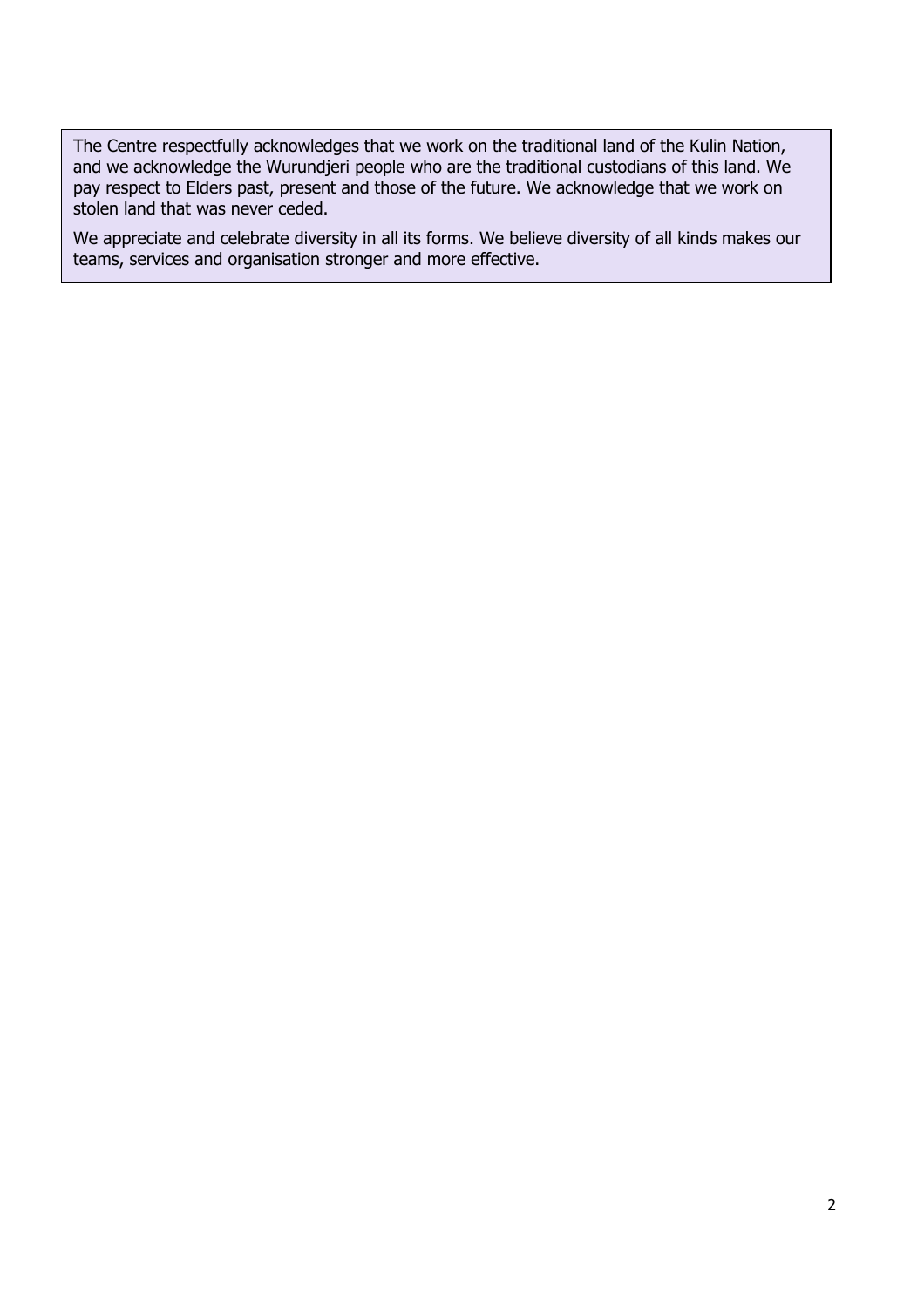# **Executive Summary**

Family Safety Victoria has contracted the Centre for Excellence in Child and Family Welfare (the Centre) to undertake a project that contributes to the emerging evidence base of what works for young people who use violence in the home. The aim of the Building the Evidence Base project is to better understand the nature of youth violence in the home and the approaches that work, including earlier intervention.

This summary report brings together key findings from data collected by the Centre in late 2019 and early 2020 via an online survey, focus group consultations and a symposium co-hosted with Family Safety Victoria which showcased a range of promising programs focused on working effectively with adolescents who use violence in the home.

The findings of the data collection are consistent with the literature, including the lack of rigorously evaluated programs targeting adolescents who use violence in the home and the importance of earlier intervention.

One area of difference between current and earlier thinking about this cohort of young people is in the terminology used. The survey results, forum discussions and symposium presentations and discussions signal a gradual shift away from a 'perpetrator' lens to that of a young person using violence in the home. This conceptualisation is important as it shapes the kind of response that will be provided. The survey results in particular, drawing on 570 responses from child and family services, specialist family violence practitioners and other services working with young people, indicated this shift with practitioners indicating a desire to move away from perpetrator-focused language for adolescents.

The information gathered as part of this project indicates moderate to high levels of workforce confidence in responding to various aspects of working with adolescents using violence in the home with two knowledge gaps emerging: how to work effectively with adolescents with disability who use violence in the home and which services to access for support in working with these young people.

The project identified a number of challenges experienced by practitioners in responding to adolescents who use violence in the home. These include working across boundaries when information sharing and care teams need to include workers from other sectors, (e.g. health, education, justice, disability services), knowing when referrals to additional services are required (e.g. mental health, disability support, AOD services) and which services are suitable and available in a particular area, and the lack of service support for children under 12 years (for earlier intervention), Aboriginal families, families with same-sex parents or those from diverse cultural backgrounds.

The survey, forum discussions, literature and symposium all identify programs and approaches that work, although many of these are either for more generic populations of young people and their families or are 'promising' and do not yet have a strong evidence base. There are some exceptions highlighted in the symposium, including the recently released findings from the Positive Interventions for Perpetrators of Adolescent Violence in the Home project (the PIPA project).

Several features common to projects that appear to be making a difference include building boundaries and consequences for behaviours; focusing on accountability; providing respite for parents/carers; in cases where the young person is living with carers, maintaining links with parents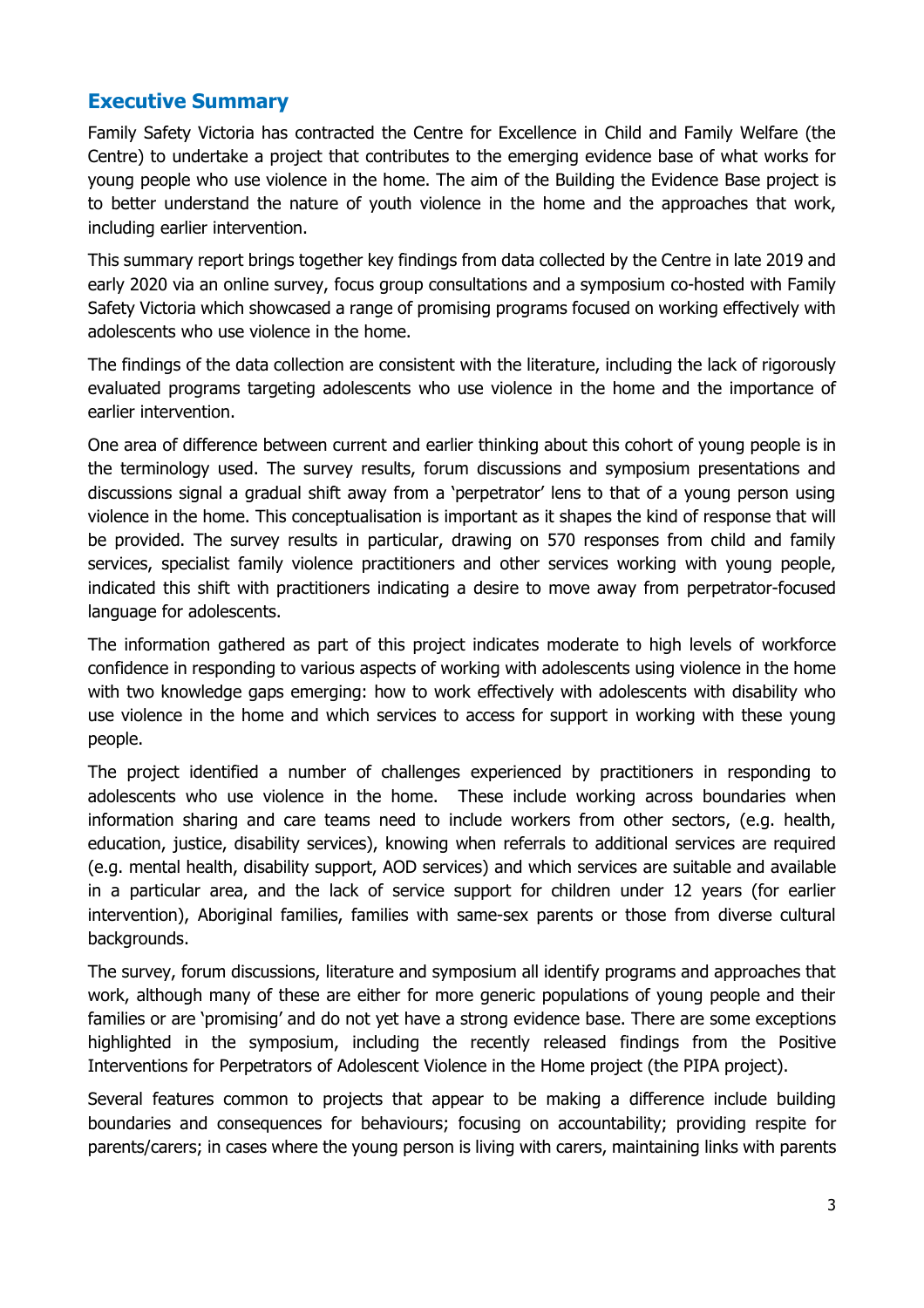(wherever appropriate); addressing blame/shame for all family members; and exploring with the young person how they feel about the violence.

The data collected through the Building the Evidence project work has implications for future policy and practice approaches. Several themes have emerged, including the need for:

- A common language and understanding of the drivers and nature of adolescents who use violence in the home
- Training in specific areas working with adolescents with a disability who use violence in the home; understanding the developmental stages that occur between 10-18 years; applying an intersectional lens to better understand the gender and other dynamics of adolescent violence; service availability
- Training and tools to accompany the proposed MARAM Practice Guide so risk assessment and management can be seen through the lens of a young person, who might also be a victim survivor, rather than an adult perpetrator lens
- Earlier intervention, including identifying points where this might occur and having a dedicated service or program for children under 12 years who are showing early signs of violence in the home
- A state-wide approach to care team coordination to support better information sharing and collaboration across workforces and disciplines.

The first phase of the project is nearing completion. The second phase will involve the development of a MARAM Practice Guide for working with adolescents who use violence in the home.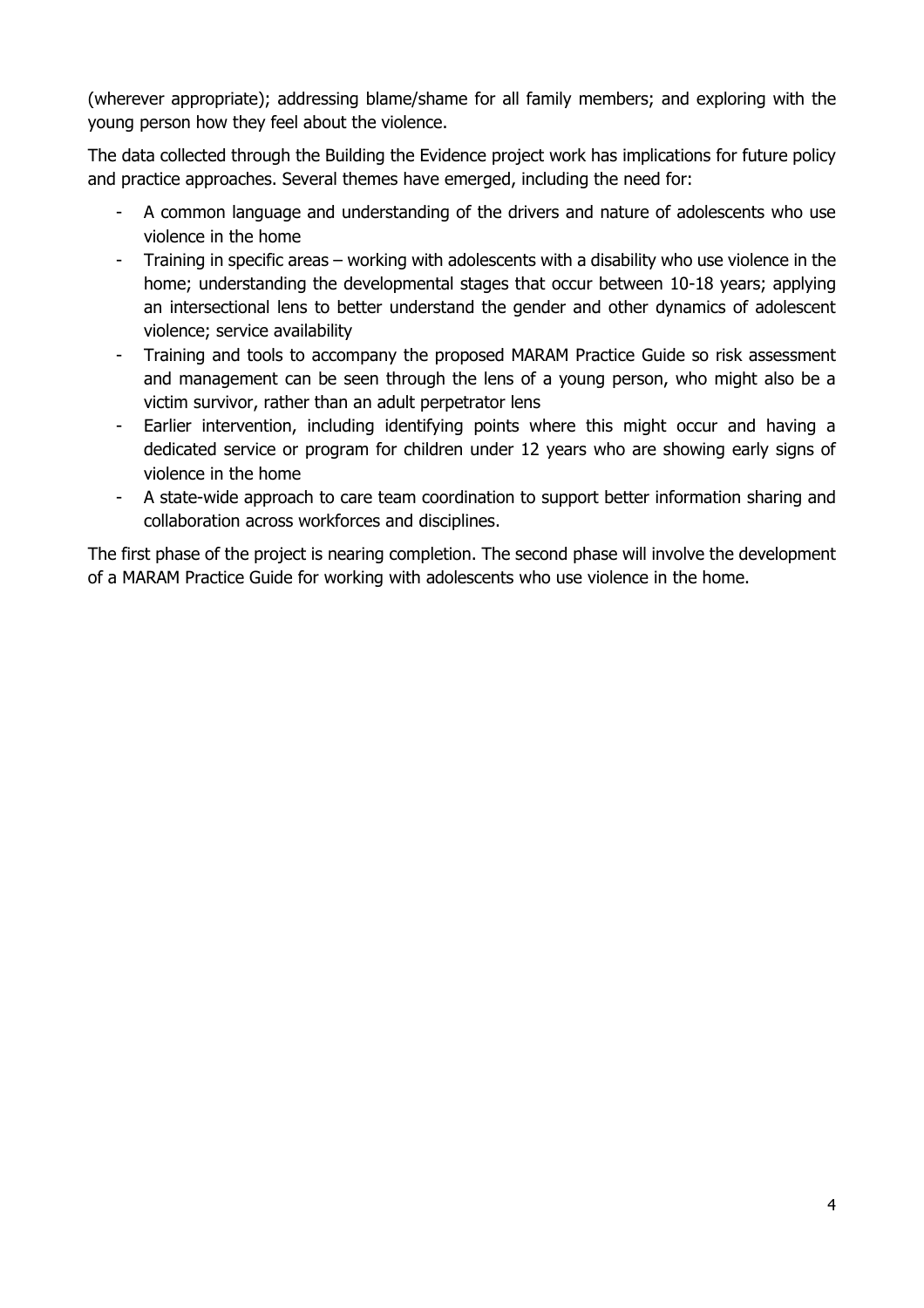# **About the project**

The purpose of this project, funded by Family Safety Victoria (FSV) and conducted in consultation with Domestic Violence Victoria (DV Vic), is to better understand the nature of adolescent violence in the home and the approaches that work. The project aligns with Royal Commission into Family Violence recommendations, Roadmap for Reform: Strong families, Safe Children, and other relevant reforms affecting young people. It also complements the family violence reforms, including the Multi Agency Risk Assessment and Management (MARAM) Framework and information sharing workforce capability building.

The project builds on earlier work conducted and commissioned by FSV including:

- Adolescent family violence: A report prepared for Family Safety Victoria, Jo Howard (2018)
- Responding to adolescent family violence: Practice and interventions. Draft report by FSV, 2019
- Adolescent family violence: Draft consultation paper. FSV, 2019.

The project has involved sector consultation via a survey and small focus group discussions, culminating in a one-day symposium in March 2020 (co-hosted by the Centre and FSV).

# **Purpose of the report**

This report brings together findings from the survey, forums and symposium and draws on existing research. It provides an overview of the key themes and findings arising from the data collected during the project via the survey and focus group discussions, symposium, and available research. The report concludes with recommendations for the next stage of the project.

# **Implications**

The Centre has collected information from several different data sources that have implications for future government and sector policy and program approaches.

- 1. There needs to be a shared understanding and definition of adolescents who use violence in the home across all sectors, including allied health, education, and police. Participants in the Centre's survey, forums and co-hosted symposium supported generalist training to assist with earlier identification and to help connect to specialist responses. Having a common understanding of the drivers of adolescent violence in the home, the language used to describe this, the need for earlier intervention, and of effective programs and approaches that exist would enable more consistent and evidence-informed support for young people and their families across the state.
- 2. There needs to be training focused on the distinct developmental stages within the 10-18 year age range. This might include theoretical information about each stage as well as implications for practice and engagement. For example, how does early or mid-adolescence differ from late adolescence and how does this difference affect a practitioner's approach? What are the implications for calling young people who use violence in the home 'adolescents', which is generally used in the health sector as opposed to 'young people', which is often used in child and family services policy.
- 3. Further work in this space would benefit from an intersectional lens. For example, it is not only young men using violence against mothers. An intersectional lens would help tease out the gendered implications of young people using violence against family members, such as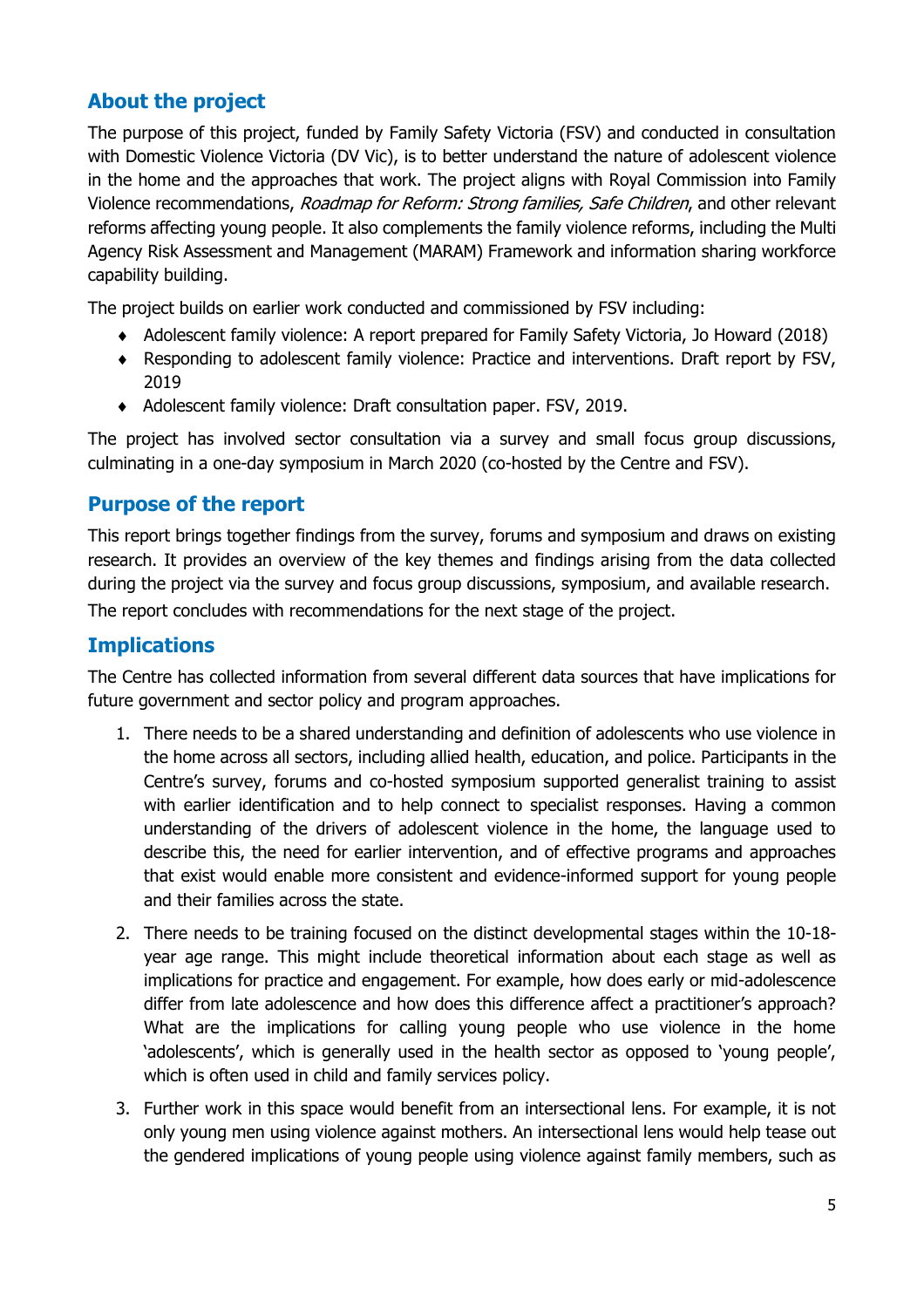young women using violence against mothers or grandmothers or young men using violence against male siblings or young men using violence against their mothers or Intimate Partner Violence.

- 4. The proposed MARAM Practice Guide will benefit not only child and family services and specialist family violence professionals but other workforces who intersect with these cohorts of young people. There will also need to be training on how to use the MARAM Practice Guide to provide more evidence-informed responses to adolescents who use violence in the home. Currently the questions are based on a form that is relevant to adult use of intimate partner violence.
- 5. There needs to be better support for practitioners working with families when a young person has autism or ASD. This would include better understanding and awareness of disability support services, and key contacts and referral information. Workforces also need to know how and when to access secondary consultation with practitioners and field experts working in the disability support space.
- 6. The Centre's information gathering suggests the need for better awareness of other services where practitioners can refer clients, with a centralised source of information and current data relating to youth violence in the home. One suggestion to come out of the consultations was for a youth services guide for each regional area. Another suggestion was to host regular network meetings with local service agencies to make best use of this critical window of opportunity to refer the family for additional supports and counselling.
- 7. The project has also highlighted the need for a state-wide approach to care team coordination according to best practice. Ideally this would be incorporated into practice within other sectors, allowing for better information sharing and collaboration between disciplines.

# **Methodology**

The Centre developed and administered **a survey** for child and family services and specialist family violence services to seek information about how practitioners understand and respond to young people who use violence in the home. The survey was also intended to identify examples of effective practice and knowledge gaps where practitioners might benefit from further professional development.

The survey attracted 570 respondents, 42 per cent of whom were from child and family services and 17 per cent of whom were from specialist family violence services. The remaining respondents came from a range of other sectors that work closely with young people who use violence in the home, with representation across metropolitan and regional/rural Victoria.

The Centre also facilitated **six forums**, with 61 participants in total, to identify interventions currently used by service agencies, and to prompt participants to consider how the service sectors might move toward earlier identification and intervention. Participants were asked about the learning and development needs of their workforce, including what practice resources and tools are needed and the best ways to make these resources accessible to the relevant workforces. The Centre used findings from the forums to inform planning for the Policy & Practice 2020 Symposium.

The **symposium** attracted round 200 participants and focused on the theme of 'Starting with the young person: Reframing how we understand and respond earlier to adolescent violence in the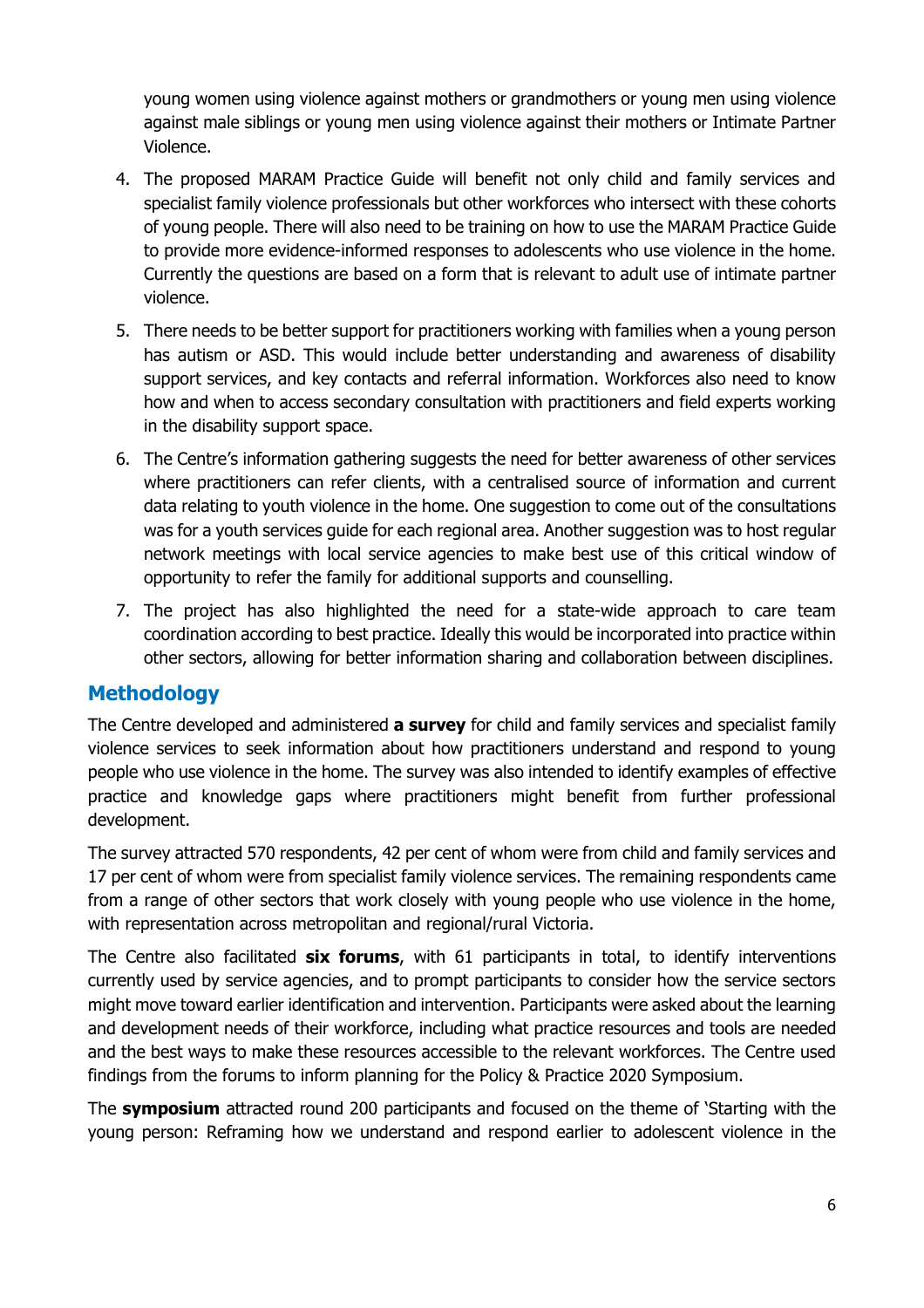home'. The Centre collated feedback from participants at the symposium, including key learning from the event.

To contextualise the data collection for the purposes of this report, the Centre also drew on the literature relating to this topic.

# **Key findings from the data collection**

### **1. Language and definition**

While different sectors and organisations use different language to describe young people who use violence in the home, the use of the word 'perpetrator' appears to be declining across workforces. Based on the survey and focus group consultations, the most commonly used term across sectors was 'adolescent/young person who uses violence in the home'.

The information gathered from the forums about language and terminology was consistent with the findings from the survey.

- Across the forums, there was general agreement that 'perpetrator' does not give a sense of the trauma the young person has experienced. Forum participants were surprised that use of the word 'perpetrator' was as high as it was in the survey, as it seems to negate the strength-based focus of most services.
- There was agreement with survey results that the language used on the L17 form and in other legal contexts can influence language used within services.
- Some forum participants reported deliberately using the words 'perpetrator' or 'offender' when referring to the young person for 'educative purposes', so that the young person and their family can appreciate the gravity of the situation and the consequences that could follow if they continue this behaviour into adulthood.
- Some forum participants noted a difference between the language the sector uses internally among colleagues, and the language used when talking directly to service users. Young people and families can find the word 'perpetrator' confronting, which can raise barriers to reporting/engaging with services.
- Forum participants suggested that while there is growing awareness among society of the spectrum of behaviours that constitutes adult contexts of violence, parents and caregivers are less likely to consider disrespectful, threatening, or financially abusive behaviours by young people to be 'violence'.

The shift to less 'perpetrator focused' terminology was also evident in the presentations at the March 2020 symposium and in the feedback received from attendees. For example: "Adolescents who use violence in the home … recognises that these adolescents are often victims of trauma and require a different response to adult perpetrators of FV" (participant feedback).

This differs from some of the FSV documents and research which define adolescents who use violence in the home in the language of adult family violence. For example, Howard (2018) uses the following definition in her review of the literature:

…an abuse of power perpetrated by adolescents against their parents or carers. It occurs when an adolescent intentionally attempts physically or psychologically to dominate, coerce and control others in their family. It is understood that the use of violence is a pattern of behaviour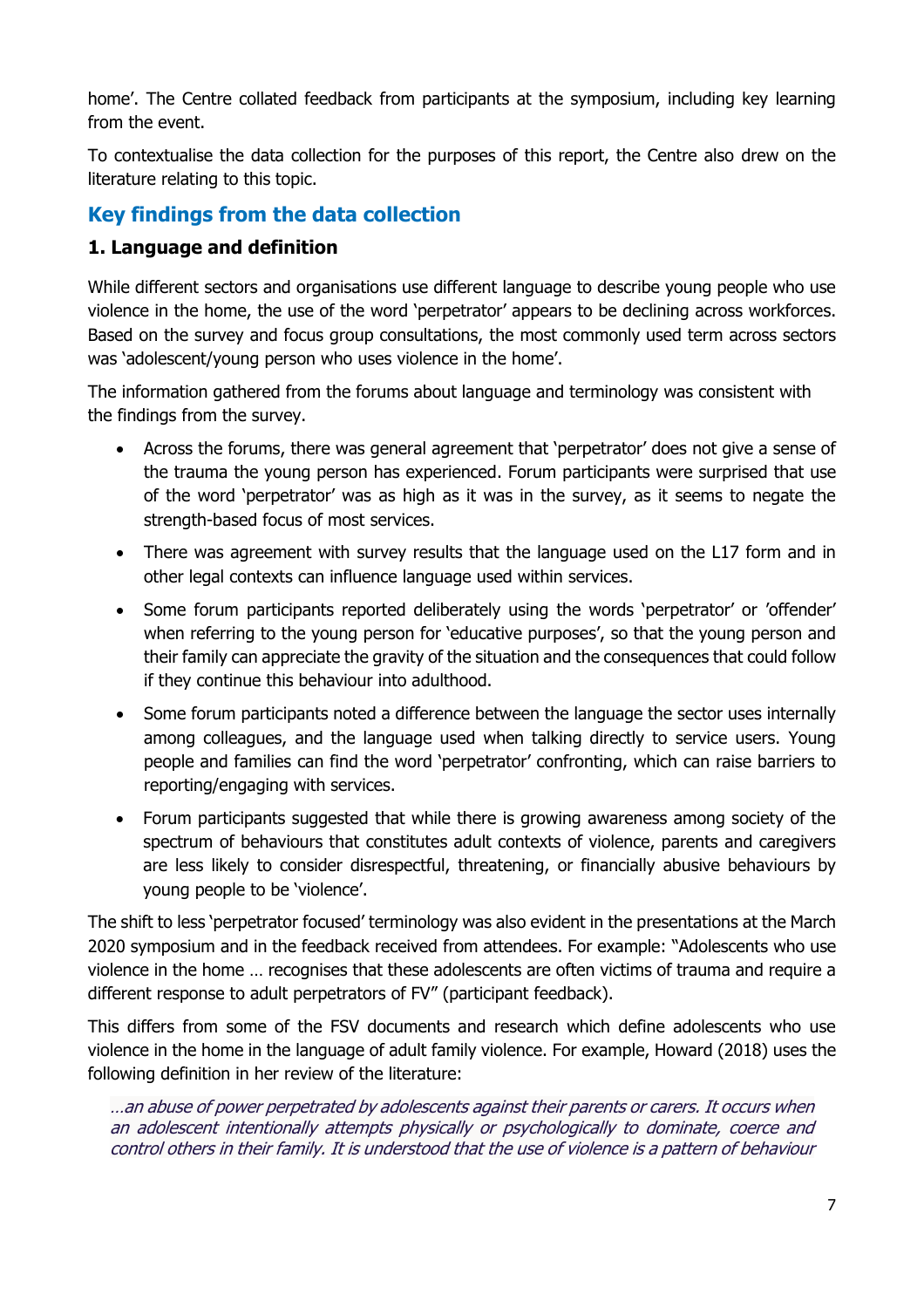#### (rather than a one-off incident). It is acknowledged that siblings and other family members may also be impacted by the abuse and violence. 1

Similarly, Fitz-Gibbon, Elliott and Maher (2018) state that 'adolescent family violence describes violence perpetrated by young people against family members, including parents, siblings, carers and other members of the family'. 2

Current understandings of adolescent use of violence in the home and the language used to discuss this issue determine how our service systems respond. Definitions used in practical, academic and legal settings vary, and have implications for how the issue is addressed.<sup>3</sup> The framework for understanding adult contexts of intimate partner violence includes notions of power and control, and the response is necessarily geared toward removing and punishing perpetrators. However, the complexity of young people using violence against family members raises conceptual dilemmas and practice challenges. <sup>4</sup> Howard (2018) cites authors such as Evans (2016) and Pereira (2016) who highlight the need to provide special consideration for young people with significant mental health disorders, developmental conditions or other situations diminishing their control over their behaviour. Survey and forum results found that many practitioners reported among their caseloads high levels of Autism Spectrum Disorder (ASD), Attention Deficit Hyperactivity Disorder (ADHD, or severe manifestations of trauma that placed many young people using violence in this category of having diminished control over their behaviours. Recent research highlights that there is confusion in Australia about how we refer to young people's use of violence, with different disciplinary biases prompting workers to approach things from different perspectives. 5

Having common understandings across multiple sectors about the nature and drivers of young people's use of violence in the home can help create a more consistent approach to identification, assessment and earlier intervention. Participants in the forums suggested that while there is growing awareness among society of the spectrum of behaviours that constitutes adult contexts of violence, parents and caregivers are less likely to consider disrespectful, threatening, or financially abusive behaviours by young people to be 'violence'. This could explain in part why families do not engage with services earlier.

This finding is interesting in the context of research that suggests that females are more likely than males to use other forms of violence including verbal, financial abuse and property damage. Regardless of a young person's capacity to comprehend their actions, we need to recognise the experience of the young person in a strengths-based, non-pathologising way, while also acknowledging the range and severity of harms and fear experienced by family members. Affected by the violence. Across all service sectors, our practice approach must recognise the duality of a young person who is causing harm whilst simultaneously requiring care and support from parents and caregivers.

#### **2. Characteristics of young people using violence in the home**

Findings from the survey and forums are consistent with existing literature regarding the common presentations of young people who are using violence in the home. The forums provided qualitative insight into survey findings with the symposium presentations providing a mixture of quantitative and qualitative insights.

Responses from participants in the survey and forums suggest that adolescents who use family violence are most likely to be 13-15 years old, be male rather than female, target their mother more often than any other family member, with siblings the second most commonly targeted group. There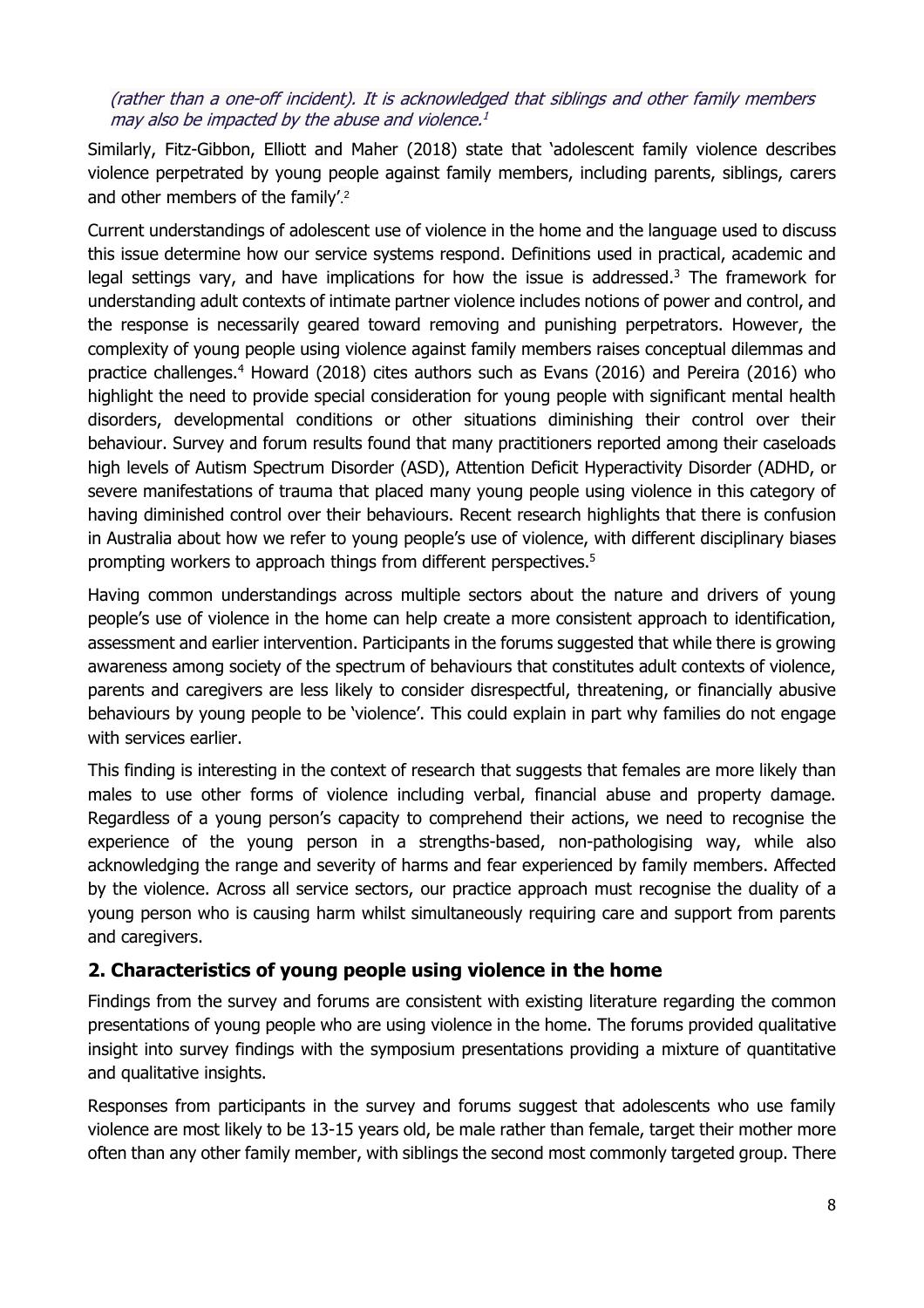appears to be no correlation with cultural background. Other characteristics identified in the survey were the high percentage of young people using violence in the home who are likely to have a trauma background, a background of family violence (with the young person frequently still in contact with the perpetrator) and mental health issues. Other findings were the reported likelihood of the young person having concurrent issues with alcohol or other drugs (AOD), Autism Spectrum Disorder (ASD) or an intellectual disability. These survey findings were supported by findings from the forum, with some participants expressing surprise that rates of disability and mental ill-health reported in the survey were not higher. Over half of those who responded to the survey also reported the co-occurrence of sexually abusive behaviour and violence in the home.

#### **Age**

Participants in the forums noted that services are increasingly having to field queries about children under 12 years accessing these services. Recent research by Fitz-Gibbon et al. (2018) shows that while young people might not come to the attention of service agencies until their mid-teens, there is often a pattern of increasingly violent behaviours and controlling tactics that have been emerging several years prior to this.<sup>6</sup> In particular, the 8-12-year-old age category has been found to be a problem area due to parents needing support for concerning behaviours, but not being eligible for funded interventions. It was similarly reported by practitioners during forum sessions that there is a growing awareness for the need for earlier intervention. Services provided earlier on will lessen the chance of the young person continuing these behaviours with their own intimate relationships and families. 7

Consistent with the literature, participants in the survey and forums agreed that the target of youth violence is mostly mothers or female caregivers. Although adolescent violence is not considered as gendered as adult contexts of family violence, $8$  the issue of gender remains an important consideration. Findings from this consultation phase align with repeated studies showing that children and adolescents using violence in the home are often themselves victims or witnesses of family violence or child abuse.<sup>9</sup> Sons being violent towards their mothers, in particular, are highly likely to have previously witnessed violence and/or abuse towards their mother by their father or mother's partner. This often shapes their negative or derogatory views of women and misconceptions of what constitutes healthy relationships.<sup>10</sup> Where young people have been victims of abuse or neglect in their home; anger, blame and resentment can manifest in violence towards parents or carers.<sup>11</sup> An intersectional lens would help tease out the gendered implications of young women or young men using violence against other family members, such as mothers, grandmothers, siblings, intimate partners.

#### **Disability**

Some forum participants suggested that the percentage of cases reported in the survey where the young person was diagnosed with a disability or cognitive delay was lower than they would have expected. It was suggested that there are situations where many young people are living with significant impairment, but that a young person's condition might go undiagnosed. These findings support research highlighting that mental health problems and intellectual disabilities are common among young people using violence in the home.<sup>12</sup> In particular for one study, Attention Deficit Disorder/ADHD and learning difficulties featured prominently in boys that were violent in the home.<sup>13</sup> This was supported by discussions in the forums and by the symposium presentation of Karen Dimmock, CEO of the Association for Children with a Disability, who noted that adolescent violence in the home generally involves a long period of challenging behaviour, with behaviours emerging at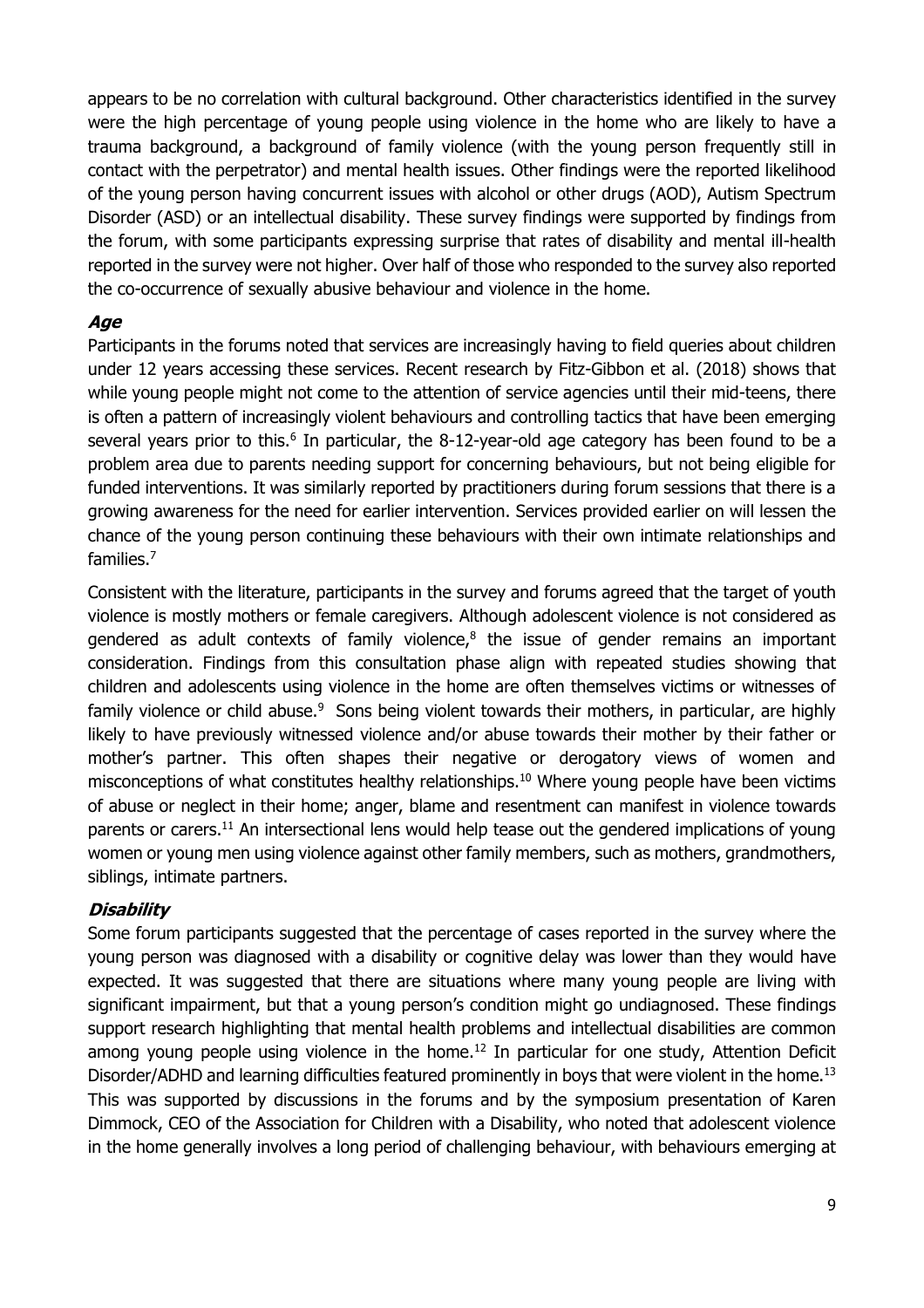puberty, and with mothers and younger siblings generally the target. She also provided insights into the challenges these adolescents with a disability and their families experience.

The recently released findings of the Positive Interventions for Perpetrators of Adolescent violence in the home (PIPA) study found that almost half (47.4 per cent) of the Victorian case files reviewed had a diagnosis 'that, in combination with social or environmental barriers, would equate to psychosocial or environmental disability'.<sup>14</sup> Two of the recommendations in the PIPA Project report relate to the need to recognise the potential presence of undiagnosed trauma and disability within mainstream family violence sectors and to increase awareness of family violence within the disability sector.

The Symposium presentation by Karen Dimmock, CEO of the Association for Children with a Disability, noted that 'there are higher rates of violence in homes with children with disability'.

#### **AOD**

Survey and forum responses varied as to whether young people using violence at home were likely to present with problematic use of alcohol or other drugs (AOD). Participants reported that young people using violence do not necessarily have coexisting AOD issues, but when they do, this factor heightens the conflict and behaviours. Some participants suggested that 100 per cent of their case load involved young people with AOD issues; in these instances, the violence could occur during a stage of intoxication, or it could be fuelled over conflict about the young person's use and them trying to obtain money to purchase alcohol or drugs.

This supports research showing that violence in the home can escalate where substance abuse is present, with a downward spiral of worsening mental health, lack of impulse control and conflict over money often triggering more frequent outbursts of physical anger and aggression and selfish and controlling behaviour.<sup>15</sup> Addressing substance use needs to be undertaken through a lens of understanding how the use of violence affects a parent's capacity to support their adolescents to stop or reduce their substance use and how the substance use can support the use of violence.<sup>16</sup>

#### **School attendance**

A concerning theme to emerge from the survey is the lack of regular engagement with school by this cohort of young people. Many survey respondents (82 per cent) reported that it is rarely or occasionally the case that their clients are engaged in school. Forum participants also identified poor school attendance as a major challenge, reporting that many young people using violence at home were either disengaged or at risk of disengaging entirely from school. Participants reported that many of these young people have been suspended or expelled. In other cases, the young person might refuse to attend and their parents are unable to convince them. Practitioners reported that, aside from the lifelong benefits of completing schooling, the additional advantage for practice is being able to work with school staff in planning and monitoring ongoing progress.

Schools are in a unique position to identify patterns of student behaviour that could indicate use of violence in the home. While not all young people who use violence in the home use violent or aggressive behaviours in schools or public spaces, forum participants suggested that other behaviours such as chronic absenteeism can also signal difficulties at home. Participants suggested that many families seem to not be aware of the specialist services available in their local area, and that schools could play an important role in helping families navigate possible supports. Participants spoke highly of universal prevention programs such as Respectful Relationships being rolled out in schools. Some also suggested that schools could play a role in primary schools and as students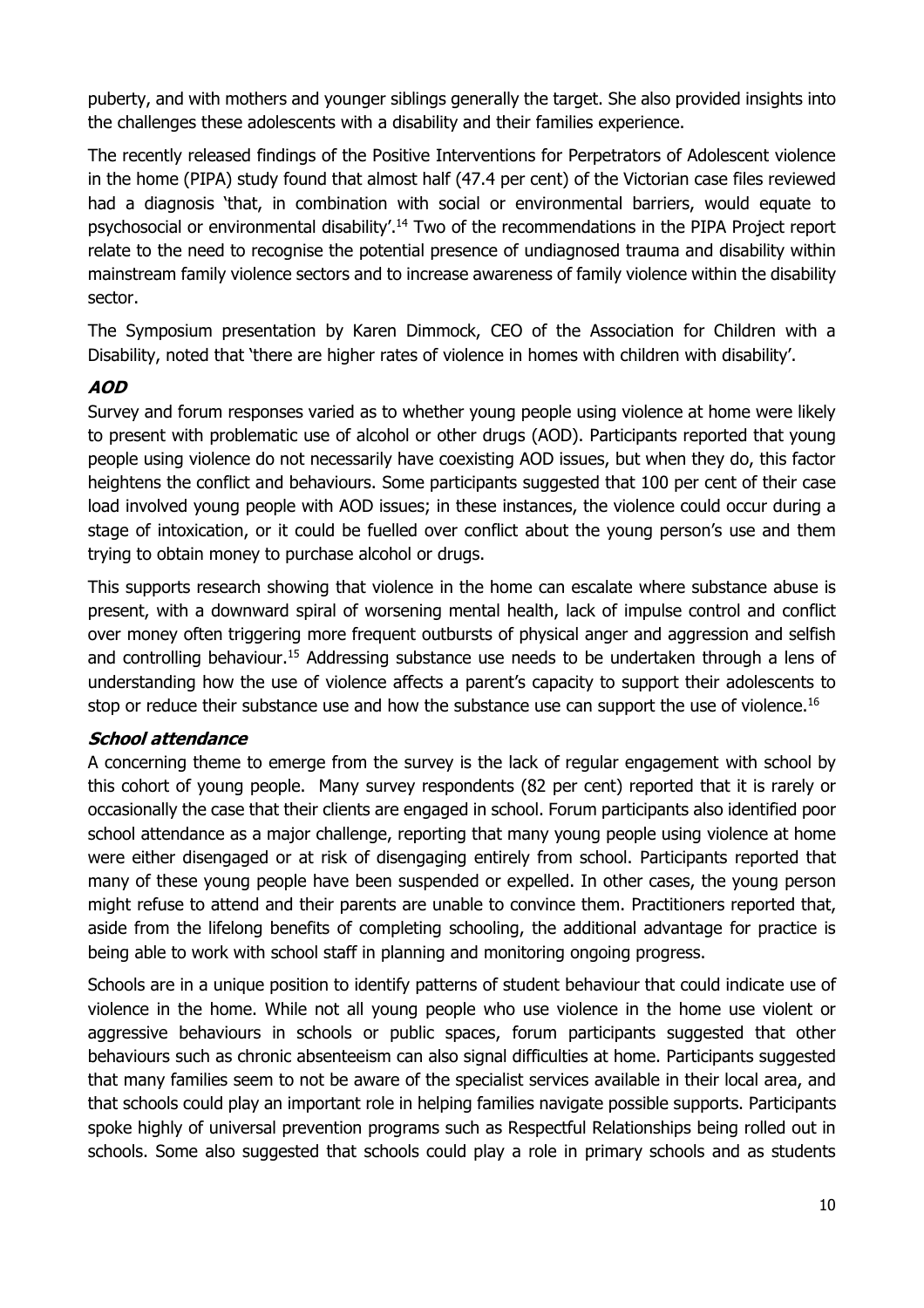transition to high school, in helping to screen for symptoms of trauma. For example, the Berry Street Education Model (BESM) program trains teachers about trauma.

# **Youth Justice**

There is more work to be done to prevent a trajectory into youth justice; various comments by forum participants suggested that a justice response is unlikely to be a deterrent for the young people with whom they work. There were also mixed views regarding the crossover with youth justice involvement. Some practitioners identified that nearly all of the young people they worked with had been charged for offences committed outside the home, others reported that young people were not known to police at all. Forum participants also noted that for Aboriginal young people and families, there are additional layers of intergenerational trauma arising from historic and contemporary contexts of systemic and institutional racism and abuse. Participants in one forum from an Aboriginal Community Controlled Organisation commented that 100% of their young clients are referred via a criminal justice pathway; this wasn't the case for the child and family services and specialist family violence, who require voluntary buy-in from program participants. In cases where intervention order (IVO) conditions are in place, all practitioners agreed that this makes it very challenging to do restorative work with the young person and their family. Overall, restorative work and approaches did not feature in the survey and minimally in forum responses although there was a presentation by Barwon Child Youth & Family on the Step Up program and Restorative Family Meetings at the symposium.

# **3. Workforce confidence, capability and challenges**

The survey results suggest little discernible difference in workforce confidence levels across sectors for most of the following:

- Working with young people who use violence
- Understanding trauma and its effects on adolescents and their development
- Understanding attachment and child development
- Risk management and safety planning
- Clear pathways of referral.

However, there was some difference across sectors in relation to confidence in working with children with disabilities, with 16 per cent of survey respondents reporting low confidence and only 29 per cent reporting high levels of confidence. This was consistent with the forums, which highlighted a knowledge gap relating to working with families when a young person has been diagnosed with ASD. Participants in the forum discussions were unsure about which other services were available for ASD support/secondary consult. The forums also generated comments about the implications for various disability and neurocognitive diagnoses. Participants discussed the challenges of working with young people who have learning and/or developmental delays and that progress may be slower as a result.

In addition to confidence and knowledge of service availability, forum participants noted difficulties in intervening earlier with limited programs available. Even in regions where there is a dedicated program for young people using violence, the minimum age for eligibility is often 12 years. A common theme to emerge across all information gathering sources was the need for earlier intervention. The forums highlighted the need for a service for younger children and to intervene as soon as early signs are evident. Forum participants noted how issues could likely have been resolved if they had been identified at age 4 or 5 years, instead of age 14 or 15 years when behaviours are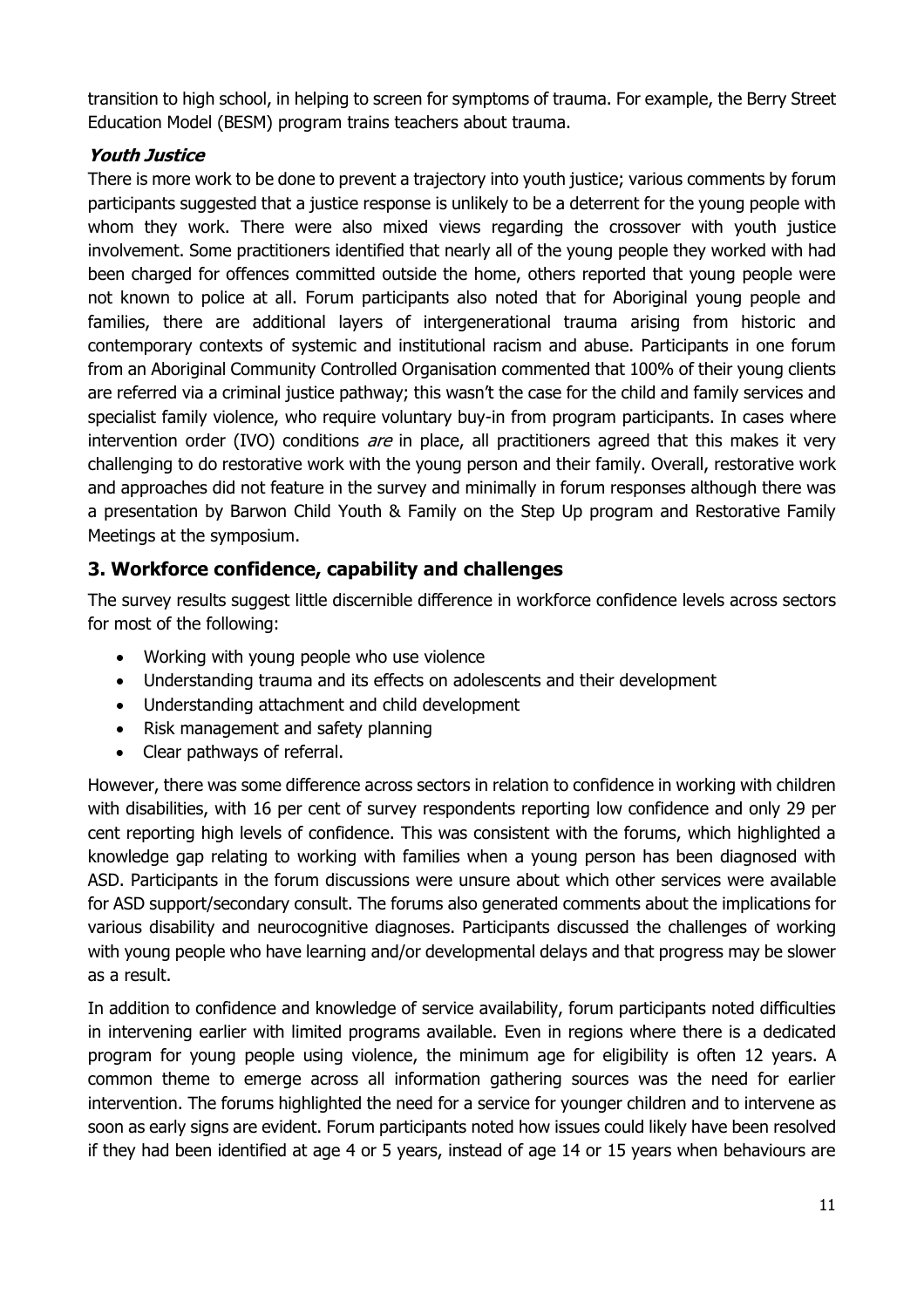already entrenched. Survey results also highlighted the need for early detection to reduce escalation and for trauma interventions early in a child's life.

In the absence of a services specific to young people using violence, practitioners reported they are likely to refer to other generalist parenting support programs, which are not necessarily equipped to deal with high levels of risk. Forum practitioners reported that this confusion of the service system and 'making do' with programs that are not specific to young people using violence can lead to inappropriate referrals being made and an unnecessary number of services becoming involved. This finding supports work by Howard (2018) who reported that even with dedicated services in some regions, there is a 'lack of awareness about where programs are located, eligibility criteria and methodology' <sup>17</sup> (p. 73).

Participants noted that agencies' restricted working hours can make it difficult for families to access the programs they need. For example, it can sometimes be difficult for a family where one or both carers work to find time between standard business hours to make appointments. Some participants also added the logistics of finding a meeting place and travelling to see the young person was also difficult. One participant explained that in order to visit one young person, they drive 2.5 hours each way.

Several comments were made suggesting that agencies typically service mainstream populations, leaving Aboriginal families, families with same-sex parents or those from diverse cultural backgrounds feeling that the service will not adequately cater for them. During forum discussion of a case study involving a family who had migrated to Australia, participants suggested that they would have to do some additional work in order to understand the family's cultural beliefs about gender roles/responsibility and perspectives on disability/stigma of mental illness. They suggested that without this additional work, the approaches ordinarily used in programs for young people using violence may not be as effective.

Another challenge for practitioners is working across 'sector lines'. When referrals to additional services are required (e.g. mental health, disability support, AOD services), participants described not being sure which services are suitable or which services are available in their particular region. Some participants described a disjointed service system requiring greater cross-sector collaboration. Participants also spoke about waitlists for services and the 'bottleneck' to get into the programs that families needed to access. Many participants highlighted the need for greater investment in more specialist programs that would support young people using violence and their families. This echoes findings from Fitz-Gibbon et al. (2018) whose research participants stated there were no services available that were coordinated and dealt with the complex intersectional presentations. As an example of this, some forum participants described referrals not being picked up due to a service not being able to engage while there is ongoing risk of harm from violence. For example, not being able to refer to mental health or AOD services until the young person's use of violence has been adequately dealt with.

Forum participants also identified the need to keep the child in primary view, with participants suggesting that this is currently a gap in MARAM. It was suggested that practitioners are too easily satisfied by the parent's assessment of the children's risk and wellbeing, rather than exploring the experience directly with the child, wherever practicable. The forums highlighted the need for more intensive and more holistic service intervention at this point.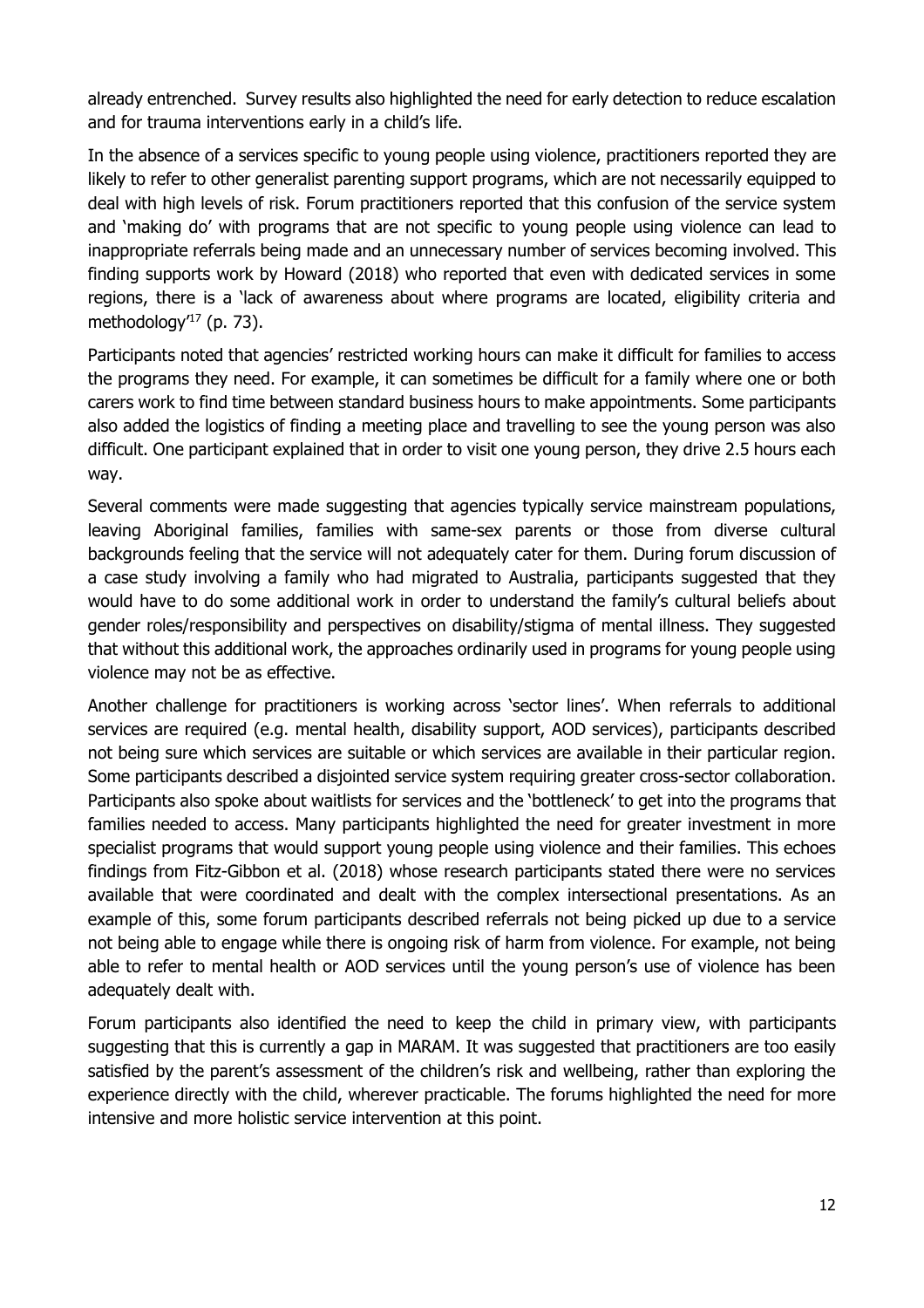To this end, participants also spoke about the challenges of 'working across boundaries' when information sharing and care teams need to include workers from other sectors, (e.g. health, education, justice, disability services). Participants describe these sectors as being siloed, and that the different disciplinary biases prompt workers to approach things from different perspectives. Services are also very specific to particular regional jurisdictions, so there are sometimes difficulties in working with agencies from other Local Government Areas. Some forum participants commented that the introduction of information sharing schemes has helped things greatly, but that this will take further time to develop.

Another challenge raised in the discussions was the importance of establishing and managing an effective care team. One of the key benefits of this is the ability to liaise with professionals with different training and knowledge sets, which allows a multidisciplinary perspective on various intersecting issues. However, there were many comments about the inherent difficulties in organising and sustaining a good working care team. The competing agendas within systems are barriers for care teams; practitioners from different sectors have their own issues and goals. It is also important that care teams are client-led to empower families.

# **4. What works**

The research conducted by Howard (2018) identified a wide variety of models of care available in programs specifically designed for young people using violence in the home. The range of program approaches was found to include:

- Parenting programs
- Parent empowerment
- Trauma-informed approaches
- Cognitive Behavioural Therapy (CBT)/Trauma-informed CBT
- Sequence Analysis
- Trans-theoretical/motivational interviewing
- Feminist/Duluth Model
- Strengths-based approaches
- Solution Focused approaches
- Restorative Practice
- Narrative Therapy
- Non-Violent Resistance (NVR)

The above list contains a mixture of elements, some of which could be considered core components of working with adolescents using violence in the home, and some that describe ways of working more generally with young people and families.

Results from the survey and forum similarly highlighted a wide range of program components and approaches being adopted in services throughout Victoria. Having a variety of approaches and methods is helpful in being able to respond flexibly to a given scenario. The Association for Children with a Disability presentation at the symposium highlighted the need for approaches that work with the young person (focusing on enjoyment, maximising freedom, dignity of risk and explicit teaching) and the family (practical steps – behaviour support plans, safety planning, peer support, consistent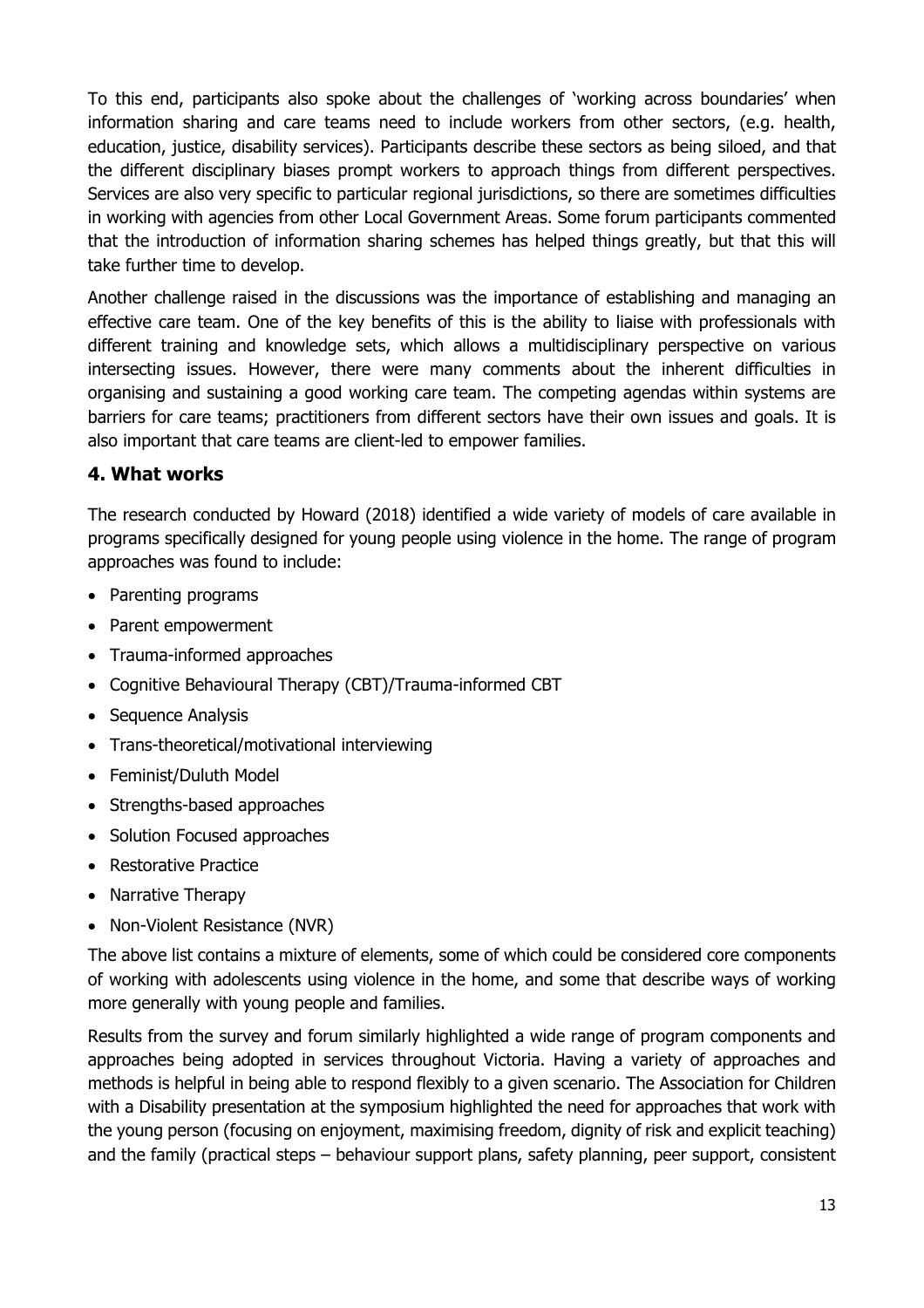approach and planning for the future). The PIPA project highlighted the importance of more integrated and coordinated practice across services and an increased focus on early intervention in childhood experience of trauma and violence.

However, as Howard (2018) points out, and as the Centre has found in its review of existing and promising programs, $<sup>1</sup>$  very few of the programs targeting young people using violence have been</sup> rigorously evaluated. Further work is needed to support service delivery agencies to design and implement outcomes monitoring systems would help to build the evidence of what works, and for whom.

Practitioners at the forums identified the following elements of programs and approaches for young people using violence:

- Building boundaries and consequences for behaviours
- Focusing on accountability
- Providing respite for parents/carers
- In cases where the young person is living with a carer, maintaining links with parents (wherever appropriate)
- Addressing blame/shame for all family members; exploring with the young person how they feel about the violence.

The survey asked respondents to identify 'the most effective tools and models of care' they use when working with adolescents who use violence in the home. This was a free text response and the answers ranged from existing programs – well-established through to promising – to the kind of practices and approaches that are used in day-to-day work with young people and their families.

There were no comments regarding tangible tools or guides that are currently being used to support practice. Instead, respondents referred to the theoretical frameworks that underpin their practice and inform their response. As one respondent commented:

#### There are limited tools or models available. I recommend CP [Child Protection] look at attachment and trauma histories for the adolescent and parent and think about how to support reconnection. I would also look at building positive social and peer connection.

Of the theoretical frameworks mentioned, the most commonly reported were trauma-informed theories and approaches. Commonly reported approaches, in order of frequency, included safetyfocused approaches such as risk assessment and management; external referrals and working in a holistic, integrated way with other services; relational micro skills; emotional regulation skills; strengths-based approaches; counselling; and neurocognitive approaches. Other less frequently mentioned approaches included whole-of-family work, motivational interviewing, case management approaches, mentoring and diversion programs.

The symposium provided an opportunity to see what work is being done and the outcomes that are being observed. The Centre's Guide to emerging and promising practice will also provide a useful overview of approaches that are showing promise. The MARAM Practice Guide will provide an

<sup>1</sup> The Centre is completing a review of existing and promising programs and approaches which will be made available through the OPEN portal on the Centre's website.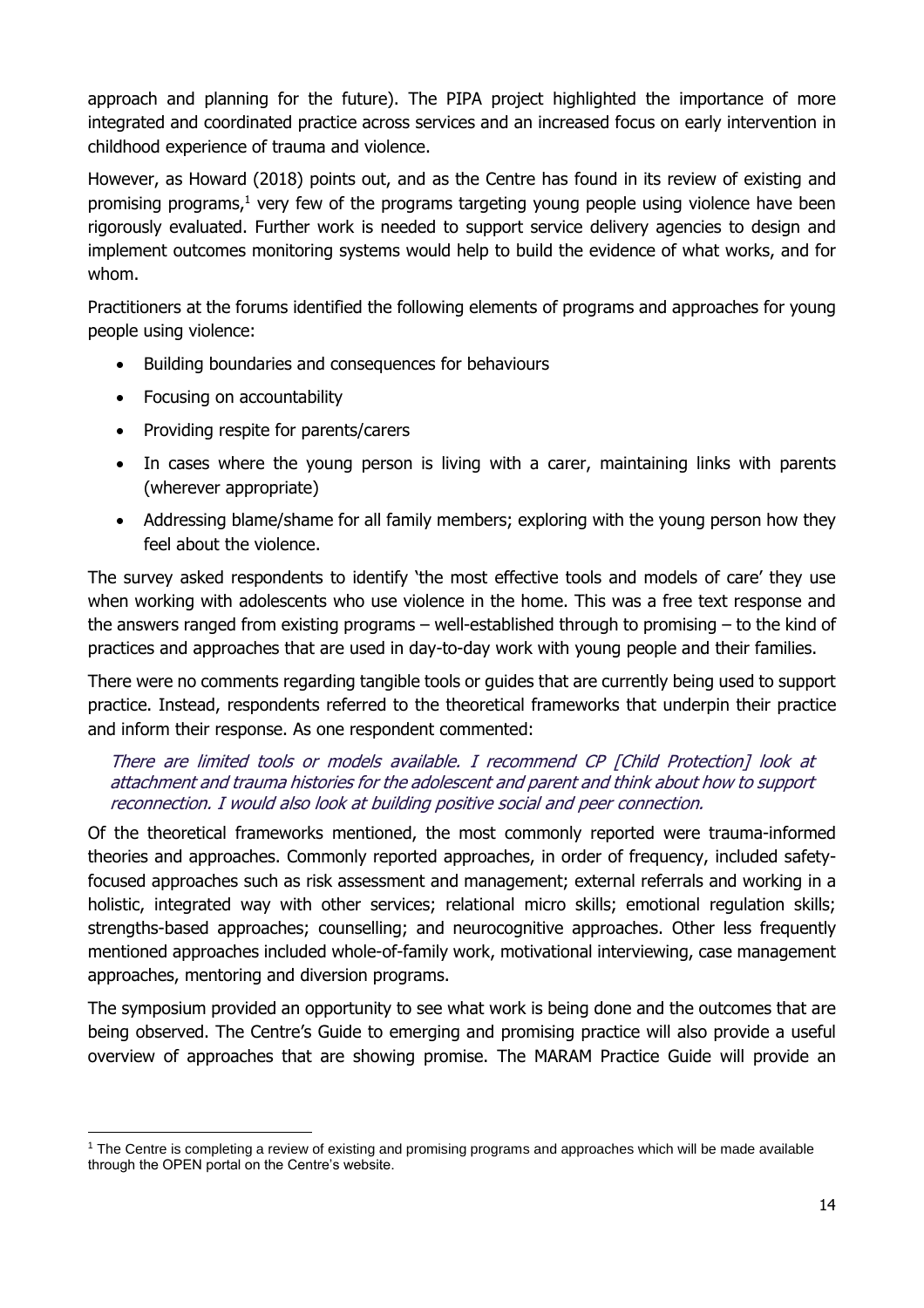opportunity to continue the conversations with different workforces and to identify useful case studies that could be shared with multiple workforces and sectors.

# **Conclusion**

The findings from this project have generally been consistent with the existing literature regarding key characteristics and presentations of young people using violence and the family members who are affected.

Findings have provided key insights into the terminology used across sectors, key challenges for practitioners, strategies being used, and potential for earlier intervention opportunities. Forum discussions provided further qualitative insights into issues and concerns of practitioners who are working with young people using violence in the home. While some of these issues were regionspecific, the forum responses were largely similar across the six sessions.

Responses highlighted a wide and rich array of strategies being used by individual practitioners and their organisations. However, not all the models listed by participants have been evaluated and many are not known widely. Sectors could benefit from more opportunities to share what is working and how they measure these outcomes. There is also a clear need for services interacting with young people who use violence in the home to work together to support continuing engagement with schooling so the young person is not further disadvantaged and can make informed choices about future training, studying and career pathways. The symposium highlighted a wide range of evidence-informed work being done in the field of adolescents who use violence in the home, including by the Family Violence Branch of Victoria's Department of Education and Training in relation to earlier identification and improved intervention.

This project has also delivered insights into next steps regarding further workforce capacity building. While the survey data reveals much common ground across sectors, it has also highlighted several areas where practitioners could benefit from more targeted professional development. Findings from the survey suggest that the majority of respondents regard themselves as having moderate to high confidence across all areas. Respondents rated their confidence highly in understanding the effects of trauma and attachment on child and adolescent development. Respondents appeared less confident in working with young people who use violence, in knowing about other referral pathways, and in understanding disabilities that affect behaviour. These results suggested that while all sectors have expressed moderate to high confidence across a range of content areas, there is a knowledge gap in relation to working effectively with young people with a disability who use violence.